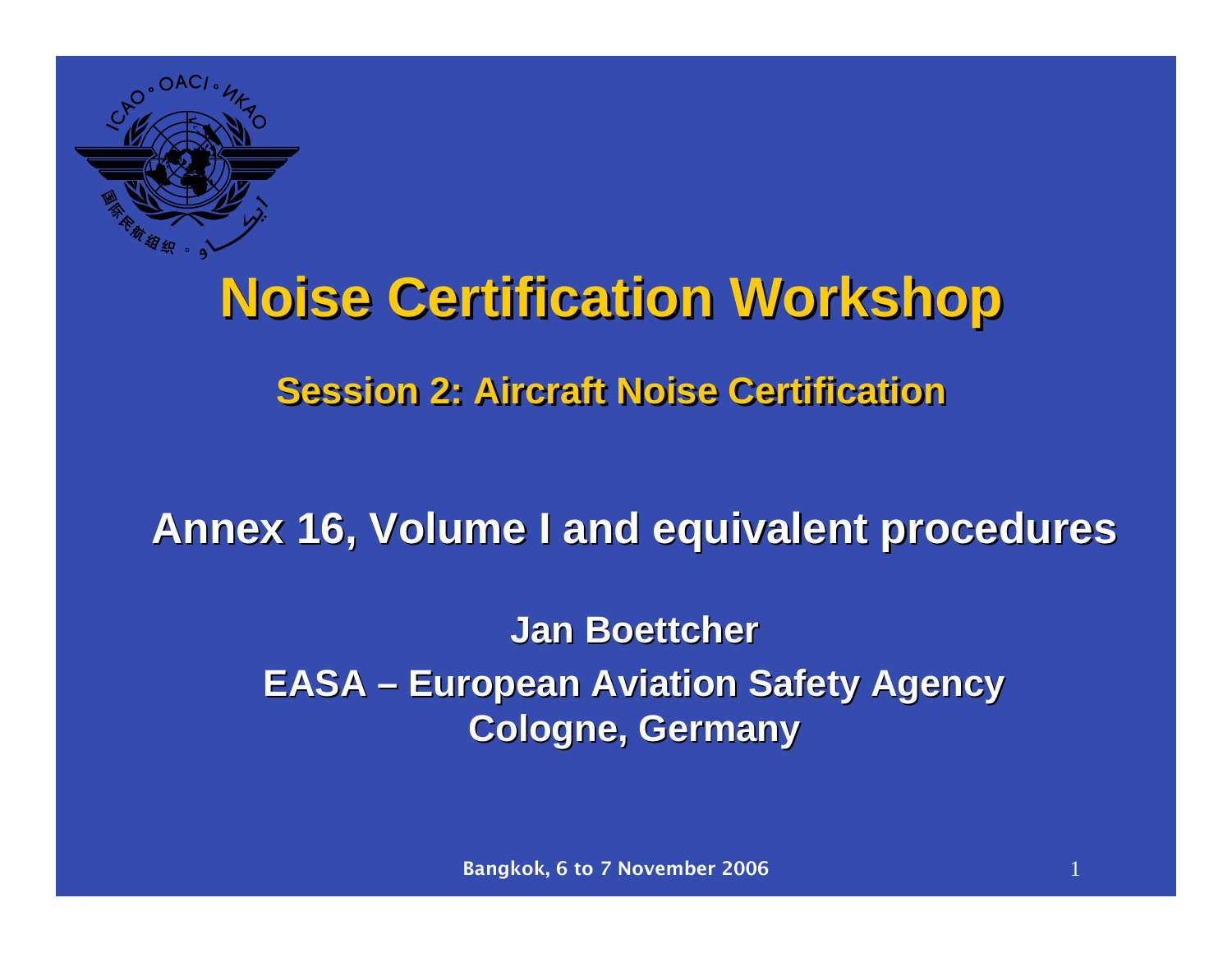## **Table of Contents Table of Contents**

**1. Introduction Introduction**

**documents, chapters of Annex 16 documents, chapters of Annex 16**

**2. Noise certification of subsonic jet and large propeller 2. Noise certification of subsonic jet and large propeller-driven aircraft driven aircraft**

**2.1 Reference conditions and initial demonstration procedures 2.1 Reference conditions and initial demonstration procedures**  $\bullet$  reference noise measurement points, noise evaluation measure, **maximum noise levels, trade-offs, noise certification reference procedures, atmospheric conditions procedures, atmospheric conditions**

**2.2. Equivalent procedures 2.2. Equivalent procedures definition, reasons for use, examples definition, reasons for use, examples**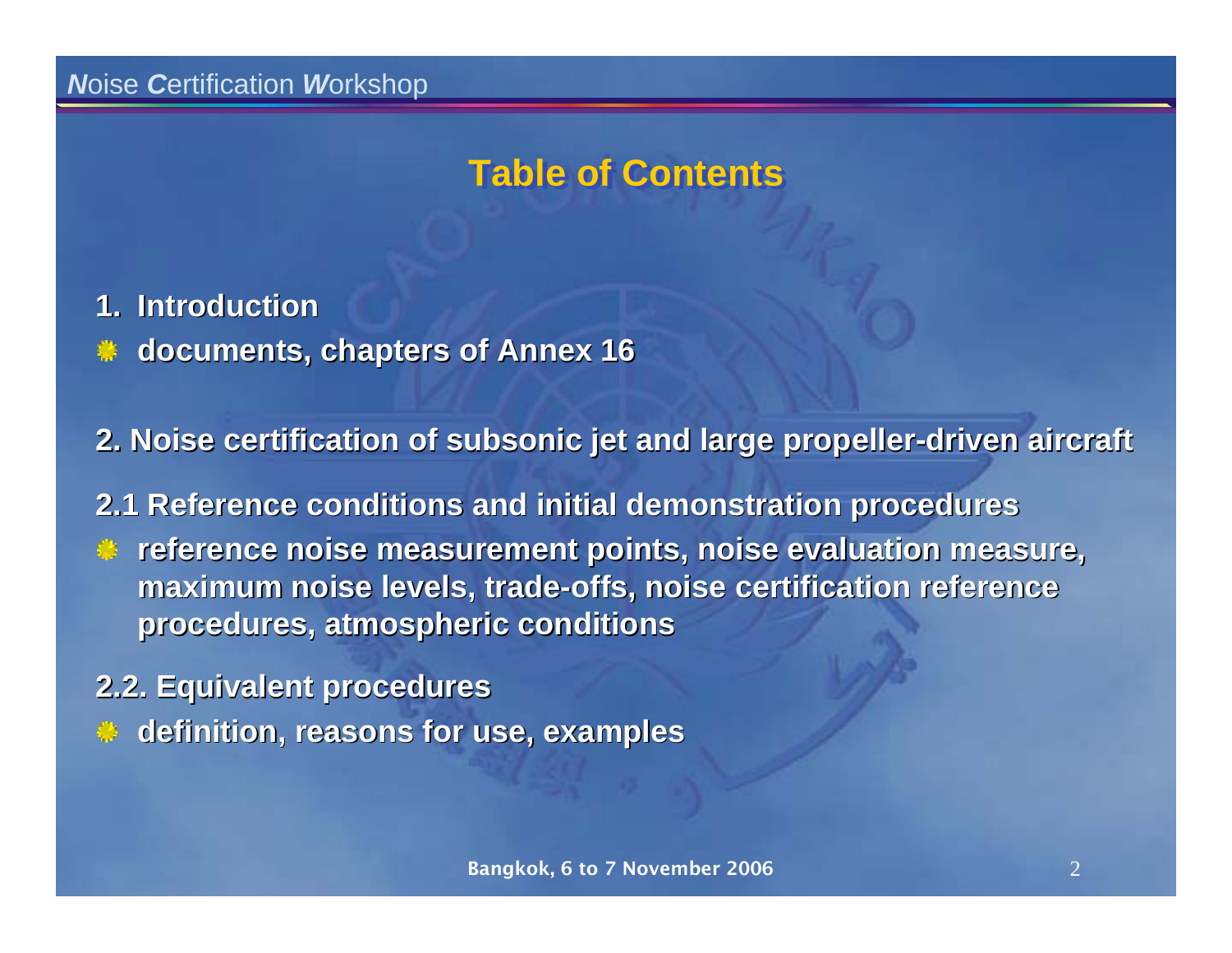## **Documents**

**ICAO Annex 16, Volume I, Fourth Edition, Amendment 8, applicable since 24 November 2005 applicable since 24 November 2005**

¾ **regulation regulation** 

¾ **contains reference conditions contains reference conditions and initial demonstration and initial demonstration procedures procedures**

**ICAO Doc 9501 ICAO Doc 9501-AN/929 Environmental Technical Manual AN/929 Environmental Technical Manual on the Use of Procedures in the Noise Certification of Aircraft (ETM), Third Edition - 2004** 

- ¾ **guidance material guidance material**
- ¾ **mainly contains equivalent procedures mainly contains equivalent procedures**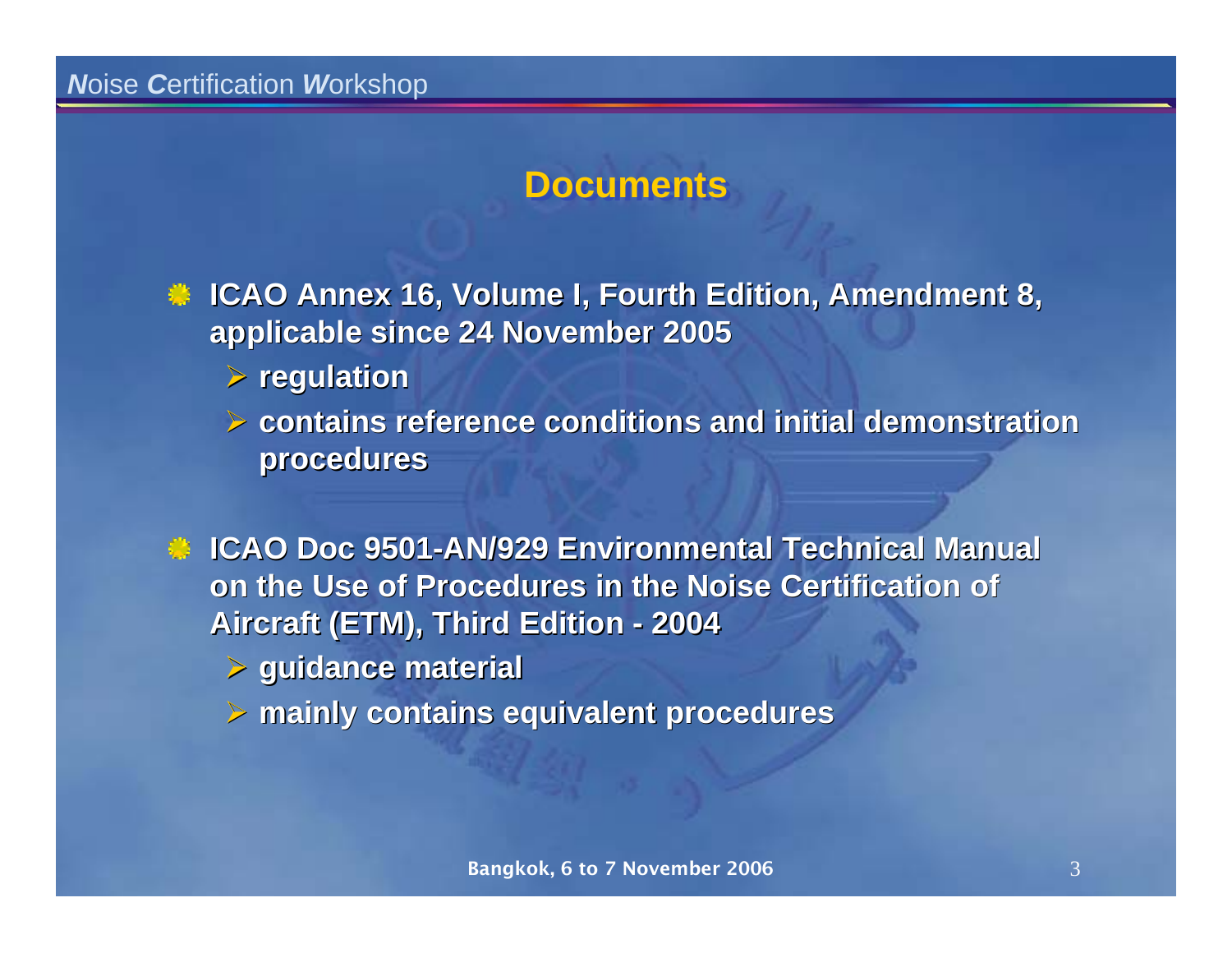# **ICAO Annex 16 ICAO Annex 16**

**- Relevant Chapters for Small Propeller-driven Aircraft and Helicopters - - Relevant Chapters for Small Propeller-driven Aircraft and Helicopters -**

| <b>Chapter</b> | aircraft                | application accepted |  |  |
|----------------|-------------------------|----------------------|--|--|
| 6              | small* propeller-driven | from 1975 to 1988    |  |  |
| 10             | small* propeller-driven | <b>from 1988</b>     |  |  |
| 8              | helicopters             | <b>from 1985</b>     |  |  |
| 11             | small** helicopters     | <b>from 1993</b>     |  |  |

**\* MTOM \* MTOM** <sup>≤</sup> **8618 kg 8618 kg \*\* MTOM \*\* MTOM** <sup>≤</sup> **3175 kg 3175 kg**

Bangkok, 6 to 7 November 2006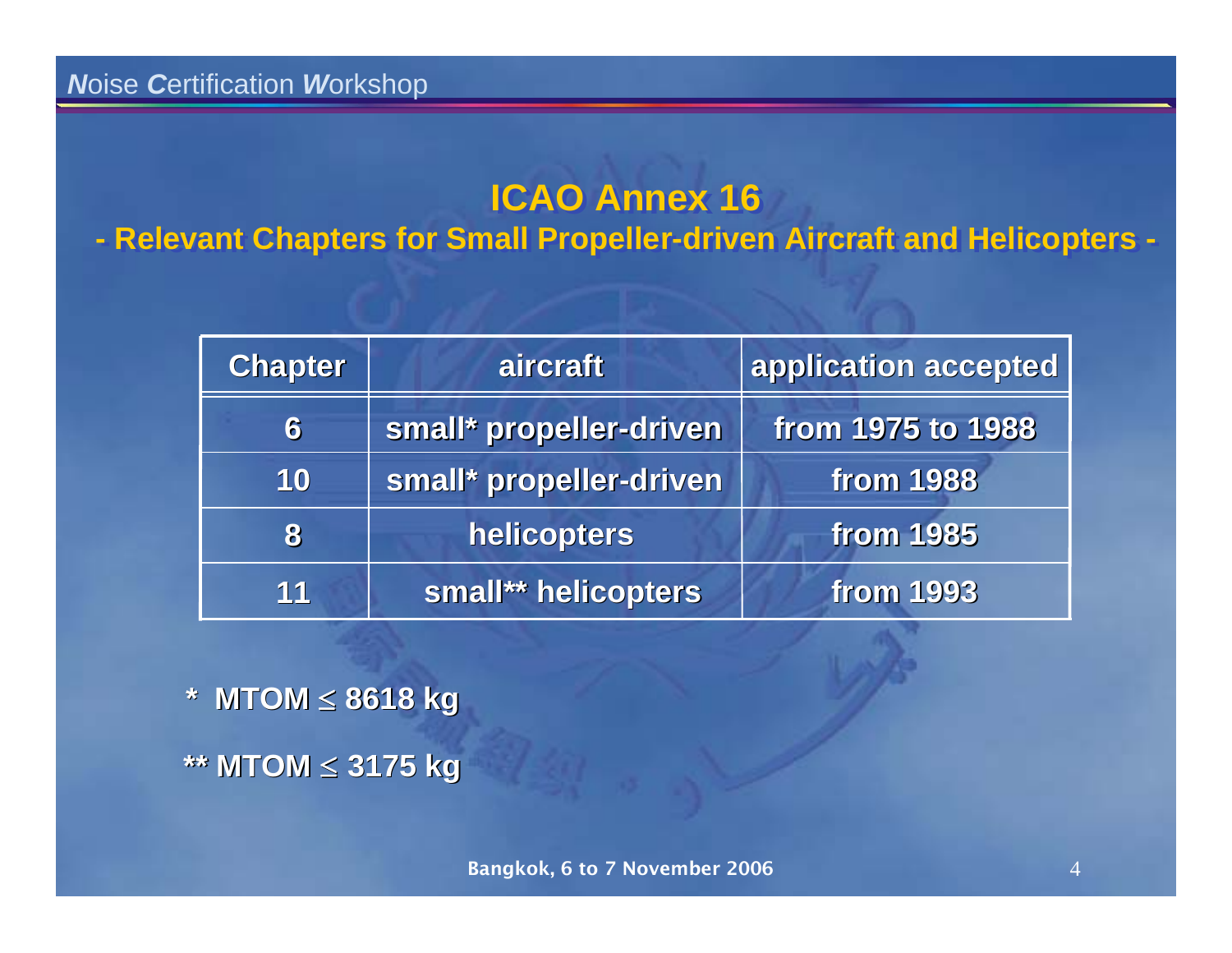#### **ICAO Annex 16 ICAO Annex 16 - Relevant Chapters for Jet and - Relevant Chapters for Jet and Large Propeller-driven Aircraft (1) - Large Propeller-driven Aircraft (1) -**

| <b>Chapter</b>          | aircraft                | application accepted |  |  |
|-------------------------|-------------------------|----------------------|--|--|
| $\mathbf 2$             | subsonic jet            | <b>until 1977</b>    |  |  |
| $\overline{\mathbf{3}}$ | subsonic jet            | from 1977 to 2005    |  |  |
| $\overline{\mathbf{3}}$ | large* propeller-driven | from 1985 to 2005    |  |  |
| 4                       | subsonic jet            | <b>from 2006</b>     |  |  |
| $\overline{\mathbf{4}}$ | large* propeller-driven | <b>from 2006</b>     |  |  |
| 5                       | large* propeller-driven | from 1977 to 1985    |  |  |
| 12                      | supersonic              |                      |  |  |

**\* MTOM > \* MTOM > 8618 kg or 5700 kg 8618 kg or 5700 kg**

Bangkok, 6 to 7 November 2006 5 5 5 5 5 5 5 6 7 November 2006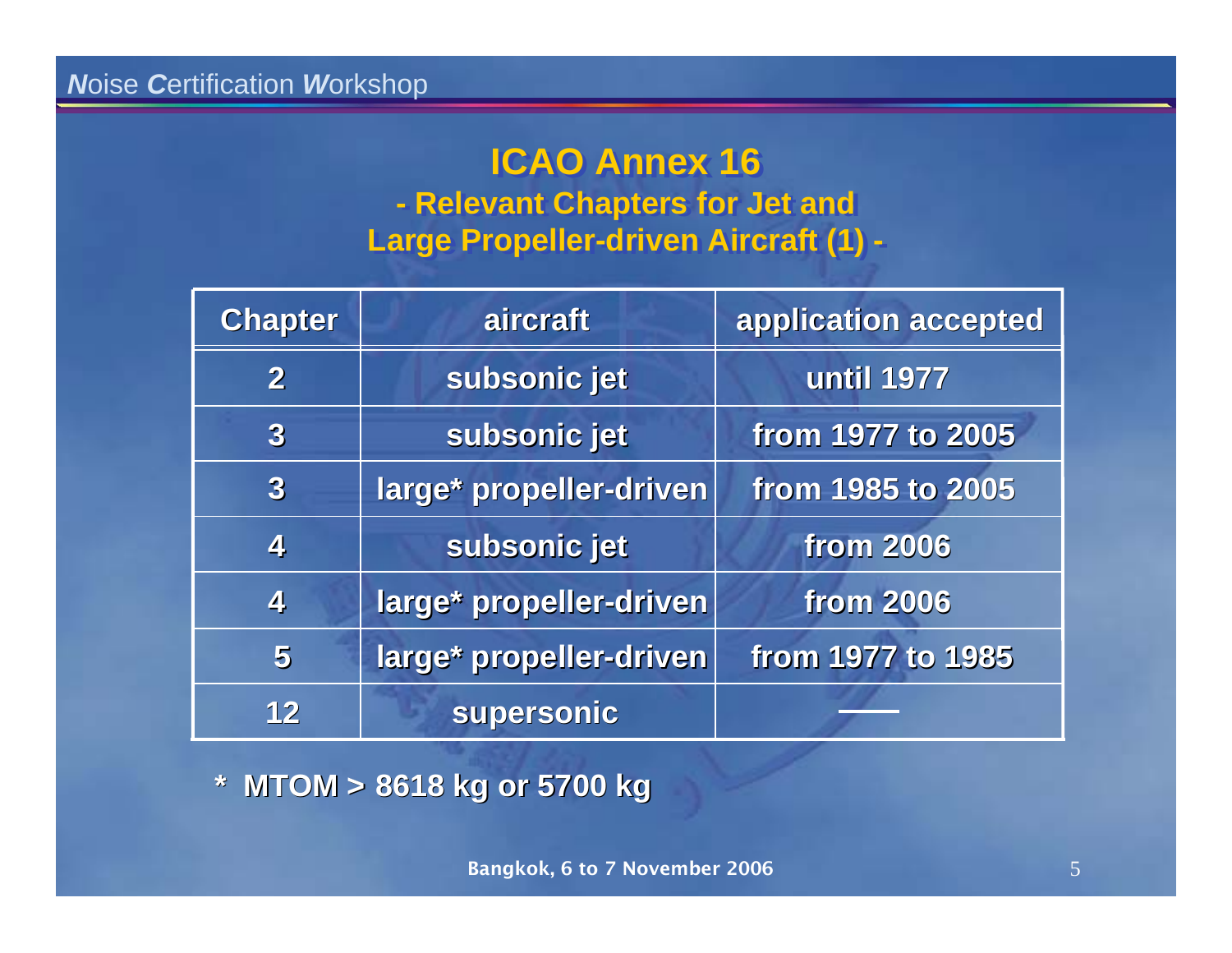**ICAO Annex 16 ICAO Annex 16 - Relevant Chapters for Subsonic Jet and - Relevant Chapters for Subsonic Jet and Large Propeller-driven Aircraft (2) - Large Propeller-driven Aircraft (2) -**

**Reference during this presentation are Chapters 3 and 4** 

- **Chapter 4 vs. Chapter 3** 卷
	- $\triangleright$  maximum noise levels for Chapter 4 are more stringent
- **Chapter 2 vs. Chapter 3 Chapter 2 vs. Chapter 3**
	- ¾ **maximum noise levels for Chapter 2 ( maximum noise levels for Chapter 2 ("older" subsonic subsonic jet aeroplanes) are less stringent jet aeroplanes) are less stringent**
	- ¾ **different procedures (sideline microphone position) different procedures (sideline microphone position)**
- **Chapter 5 vs. Chapter 3 Chapter 5 vs. Chapter 3**
	- ¾ **maximum noise levels for Chapter 5 ( maximum noise levels for Chapter 5 ("older" large propeller propeller-driven aeroplanes) are less stringent driven aeroplanes) are less stringent**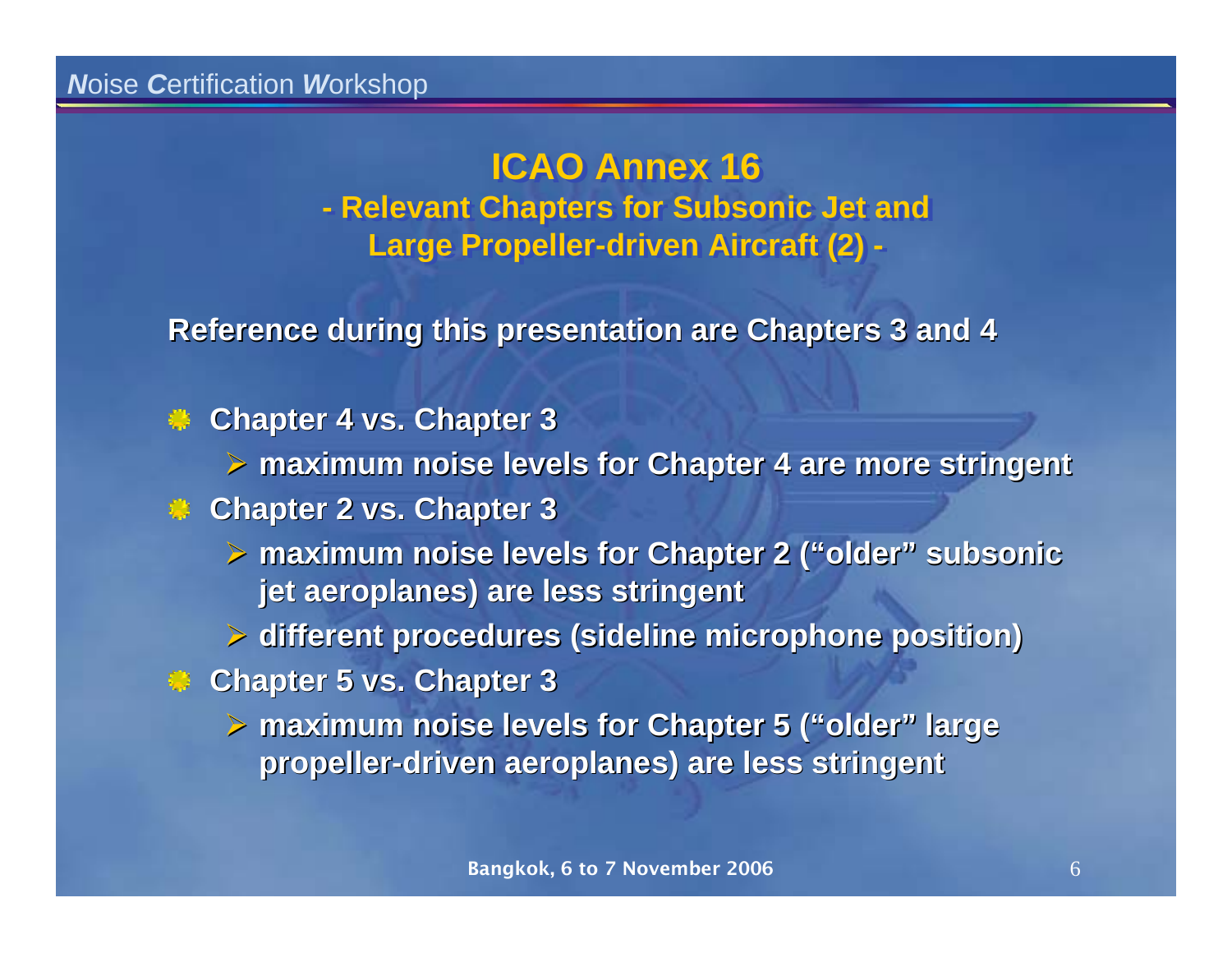#### **Chapters 3 and 4 Chapters 3 and 4 - Reference Noise Measurement Points (1) - - Reference Noise Measurement Points (1) -**

**Lateral full Lateral full-power reference noise measurement point power reference noise measurement point (since March 2002 for subsonic jet aeroplanes only): EXALUTE:** The point on a line parallel to and **450 m from the runway centre 450 m from the runway centre line, where the noise level is a line, where the noise level is a maximum during take maximum during take-off.**

**450 m**

**450 m**

**Lateral full Lateral full-power reference power reference noise measurement point noise measurement point**

Bangkok, 6 to 7 November 2006 7 2006 7 2006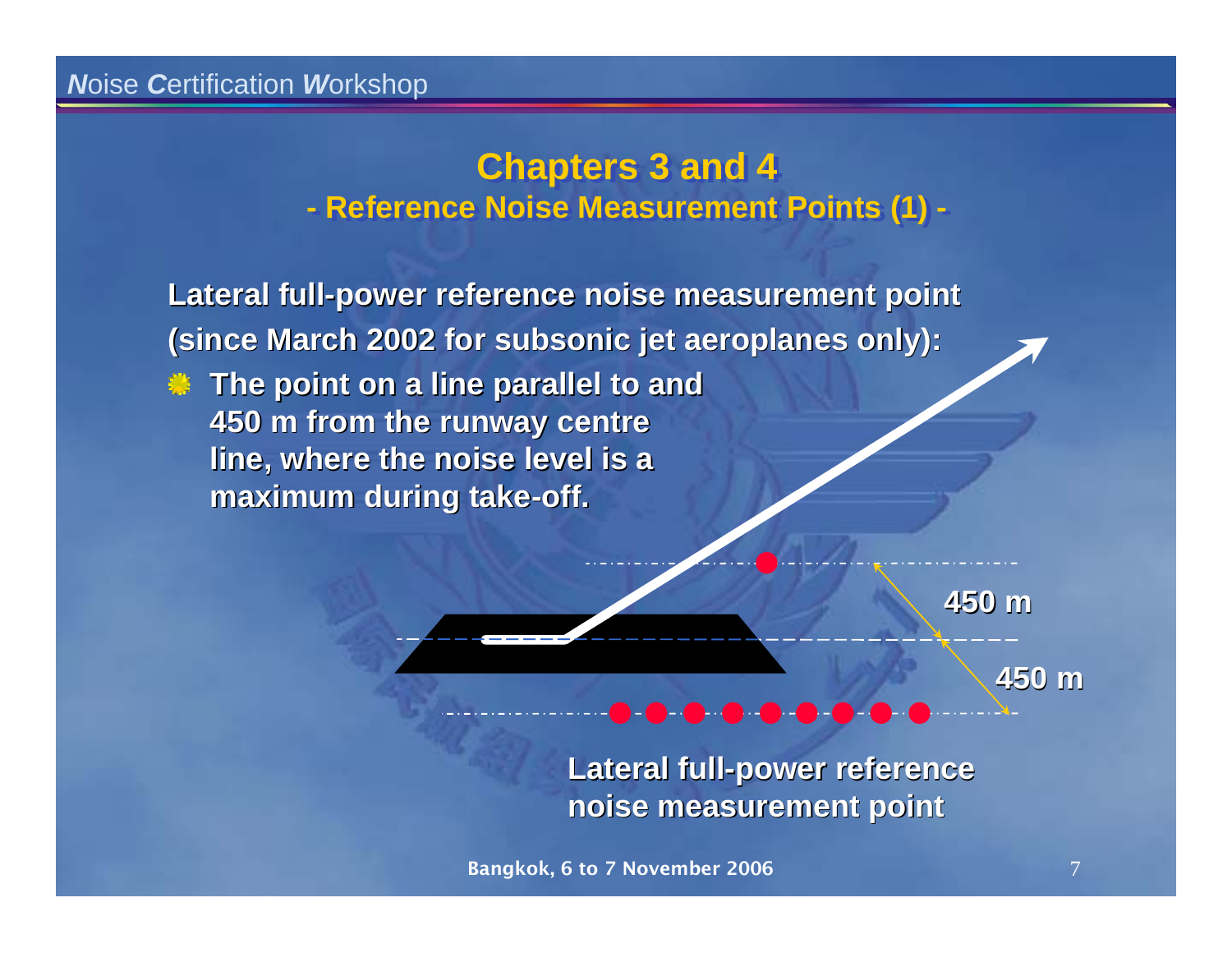#### **Chapters 3 and 4 Chapters 3 and 4 - Reference Noise Measurement Points (2) - - Reference Noise Measurement Points (2) -**

**Flyover reference noise measurement point: Flyover reference noise measurement point:**

**EXTE The point on the extended centre line of the runway and at a line of the runway and at a**  distance of 6500 m from the **start of roll. start of roll.**

**Power cutback Power cutback**

**point Start of roll Start of roll**

**Flyover reference Flyover reference noise measurement noise measurement** 

**6500 m**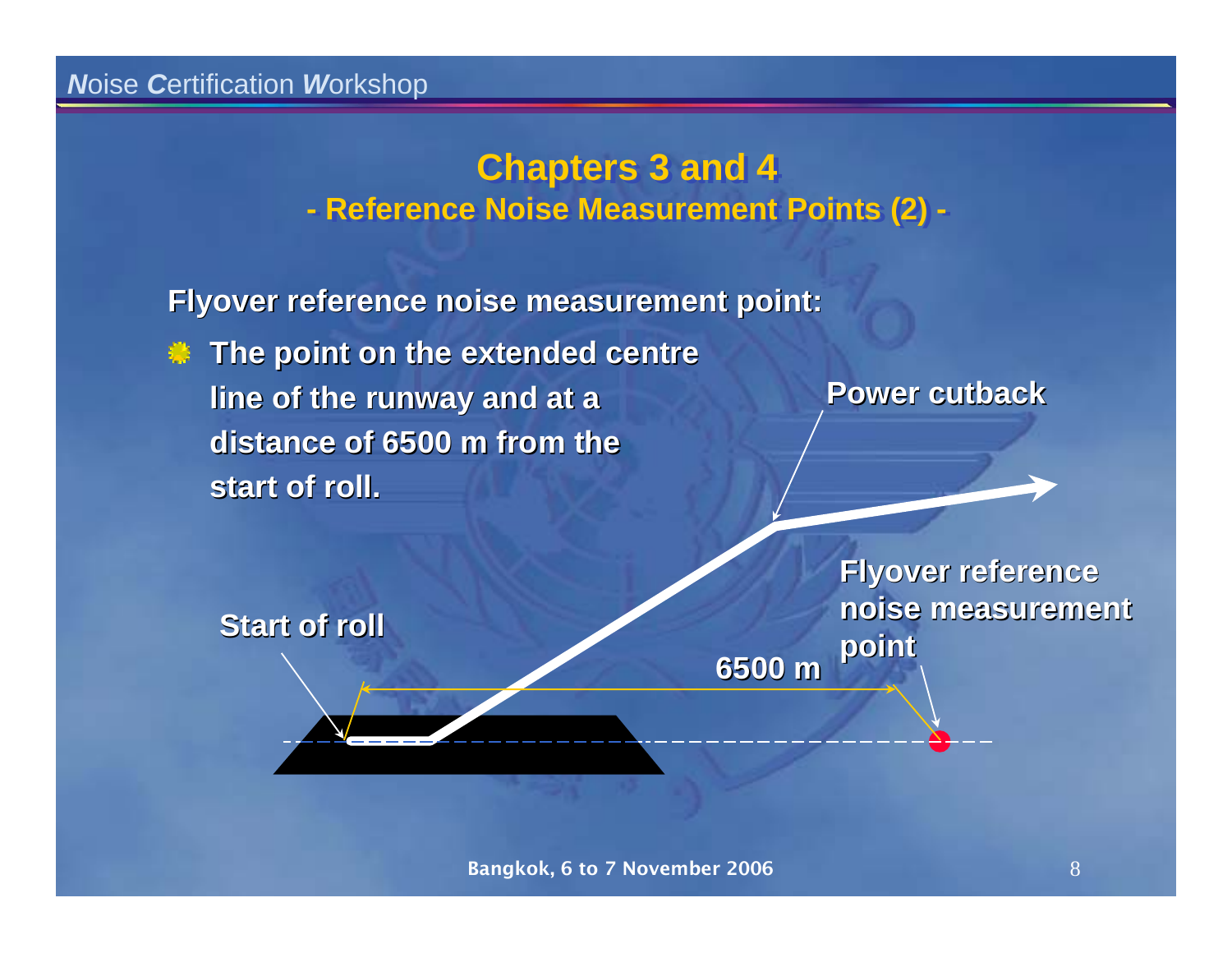#### **Chapters 3 and 4 Chapters 3 and 4 - Reference Noise Measurement Points (3) - - Reference Noise Measurement Points (3) -**

**Approach reference noise measurement point: Approach reference noise measurement point:** 

**The point on the ground, on the extended centre line The point on the ground, on the extended centre line**  of the runway 2000 m from the threshold. On **level ground this corresponds to a position level ground this corresponds to a position 120 m vertically below the 3° descent** path originating from a point **300 m beyond the threshold. 120 m**

> **2000 m300 m**

**3°**

**Threshold Threshold**

**Approach reference Approach reference noise measurement point noise measurement point**

Bangkok, 6 to 7 November 2006 9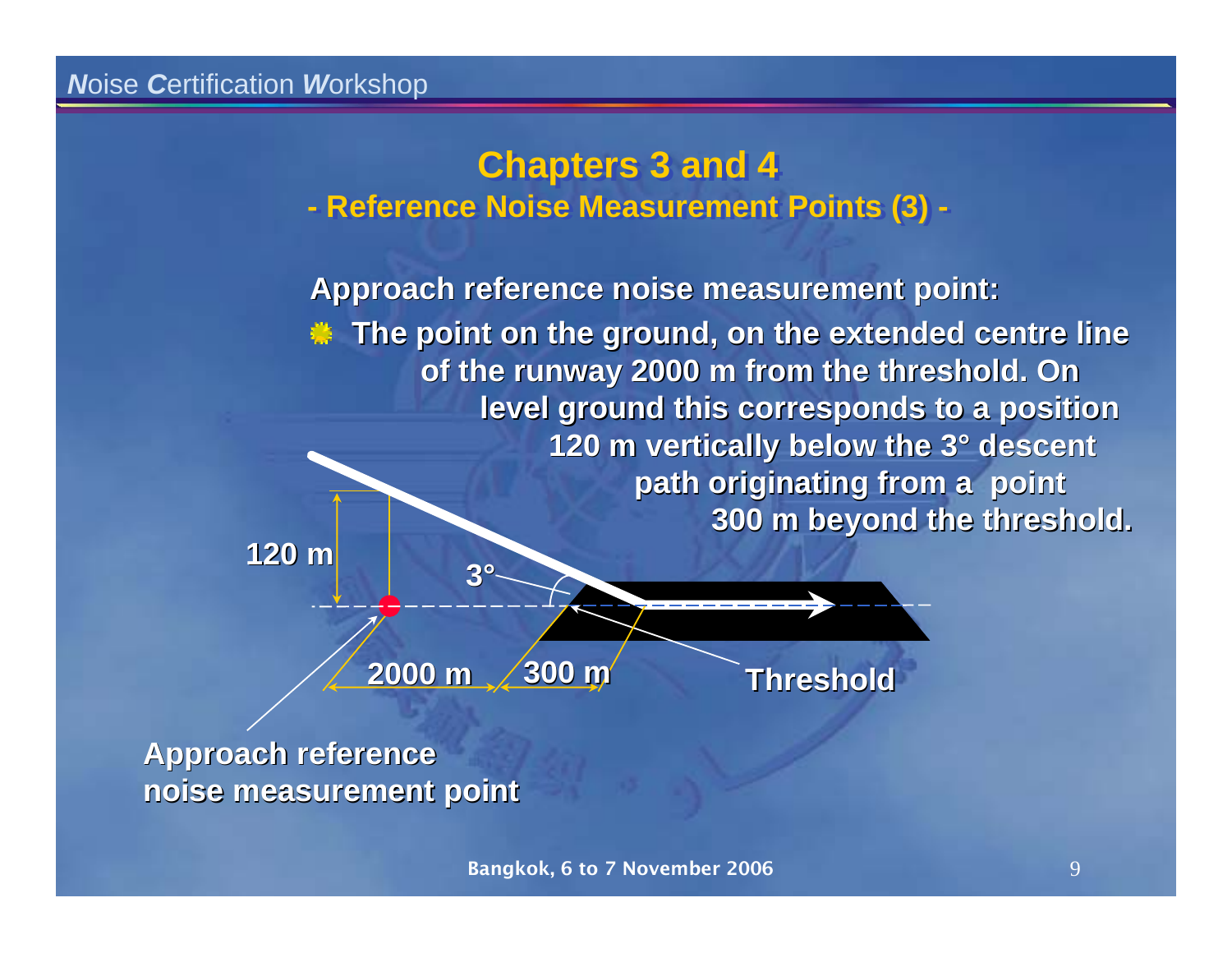## **Chapter 3 - Maximum Noise Levels Chapter 3 - Maximum Noise Levels**

#### **All noise levels are in EPNdB**

| <b>MTOM**</b>       |            | 0  | 20.2 | 28.6 | 35                   | 48.1                | 280                 | 385 | 400 |
|---------------------|------------|----|------|------|----------------------|---------------------|---------------------|-----|-----|
| Lateral             |            | 94 |      |      | 80.87 + 8.51 log M   |                     |                     | 103 |     |
| Take-<br><b>Off</b> | $\leq 2$ * |    |      | 89   |                      |                     | 66.65 + 13.29 log M | 101 |     |
|                     | $3*$       | 89 |      |      |                      | 69.65 + 13.29 log M |                     | 104 |     |
|                     | $\geq 4$ * | 89 |      |      |                      | 69.65 + 13.29 log M |                     | 106 |     |
| <b>Approach</b>     |            |    | 98   |      | $86.03 + 7.75$ log M |                     | 105                 |     |     |

**\* number of engines \* number of engines \*\* MTOM in 1000 kg \*\* MTOM in 1000 kg**

**Bangkok, 6 to 7 November 2006** 10 10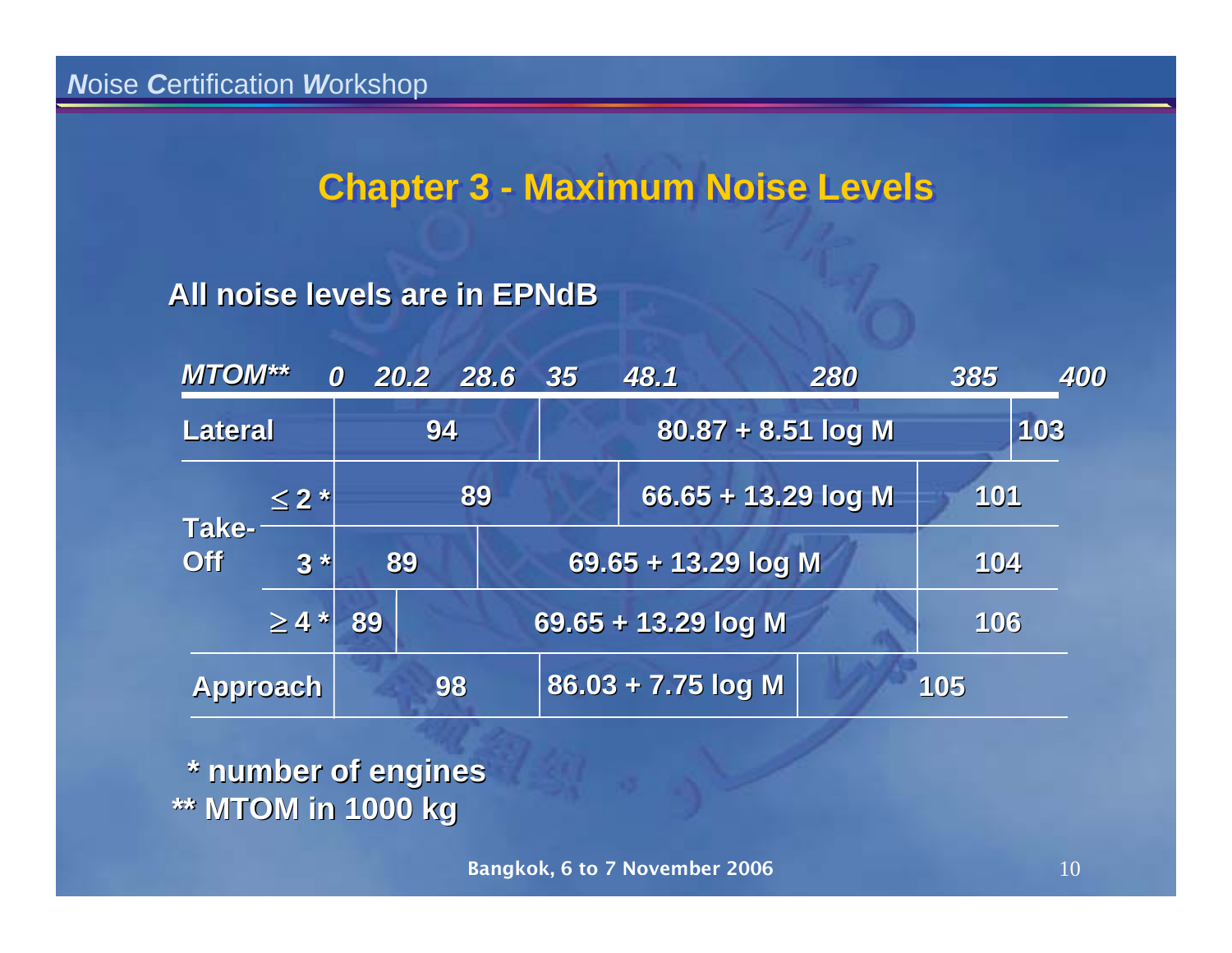## **Chapter 3 - Maximum Noise Levels at Chapter 3 - Maximum Noise Levels at Flyover Reference Noise Measurement Point Flyover Reference Noise Measurement Point**



Bangkok, 6 to 7 November 2006 11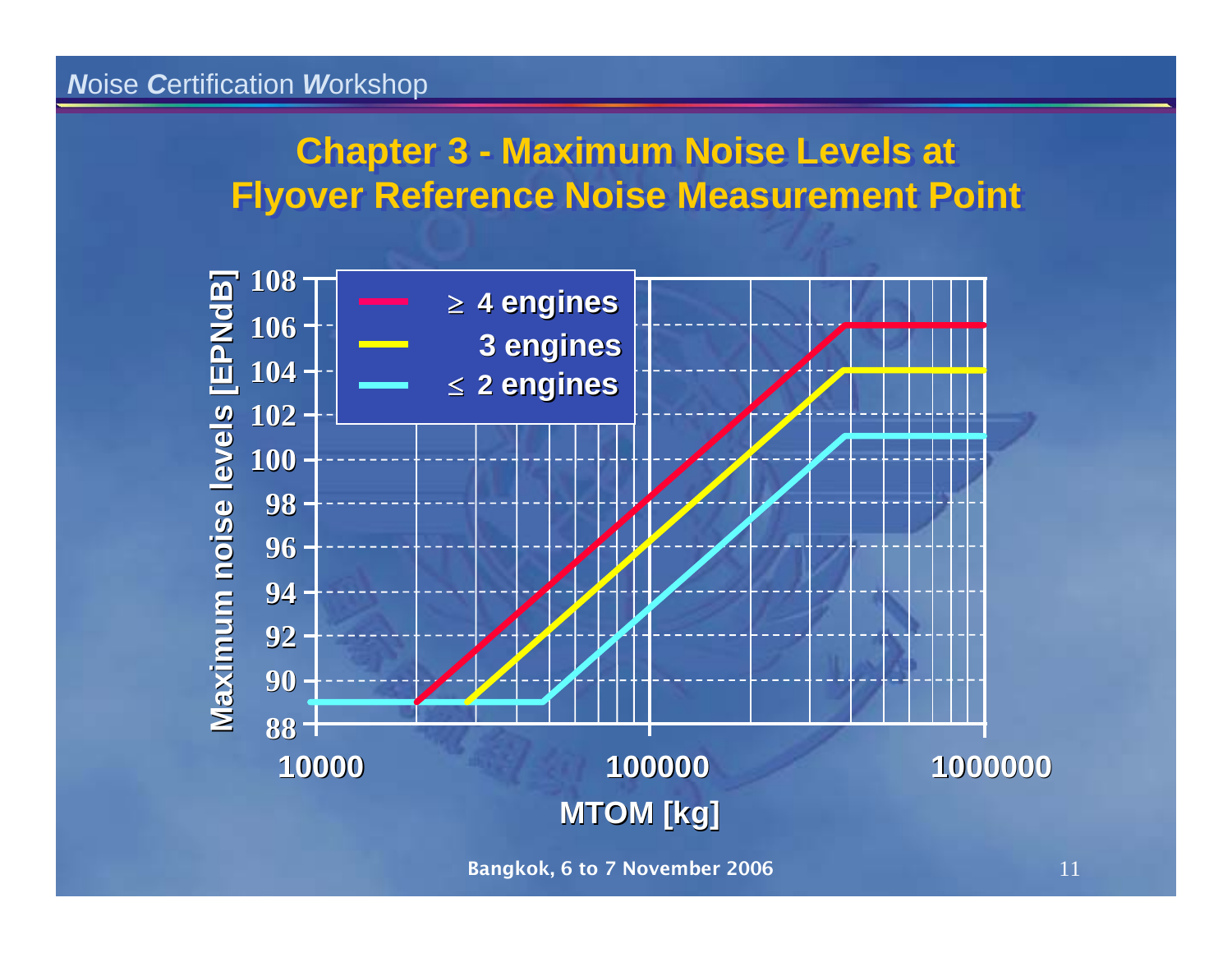## **Chapter 3 - Trade-offs Chapter 3 - Trade-offs**

**If the maximum noise levels are exceeded at one or If the maximum noise levels are exceeded at one or two measurement points: two measurement points:**

**The sum of excesses shall not be greater than 3 EPNdB.** 

**Any excess at any single point shall not be greater than 2 EPNdB.**

**Any excess shall be offset by corresponding reductions at Any excess shall be offset by corresponding reductions at the other point or points.**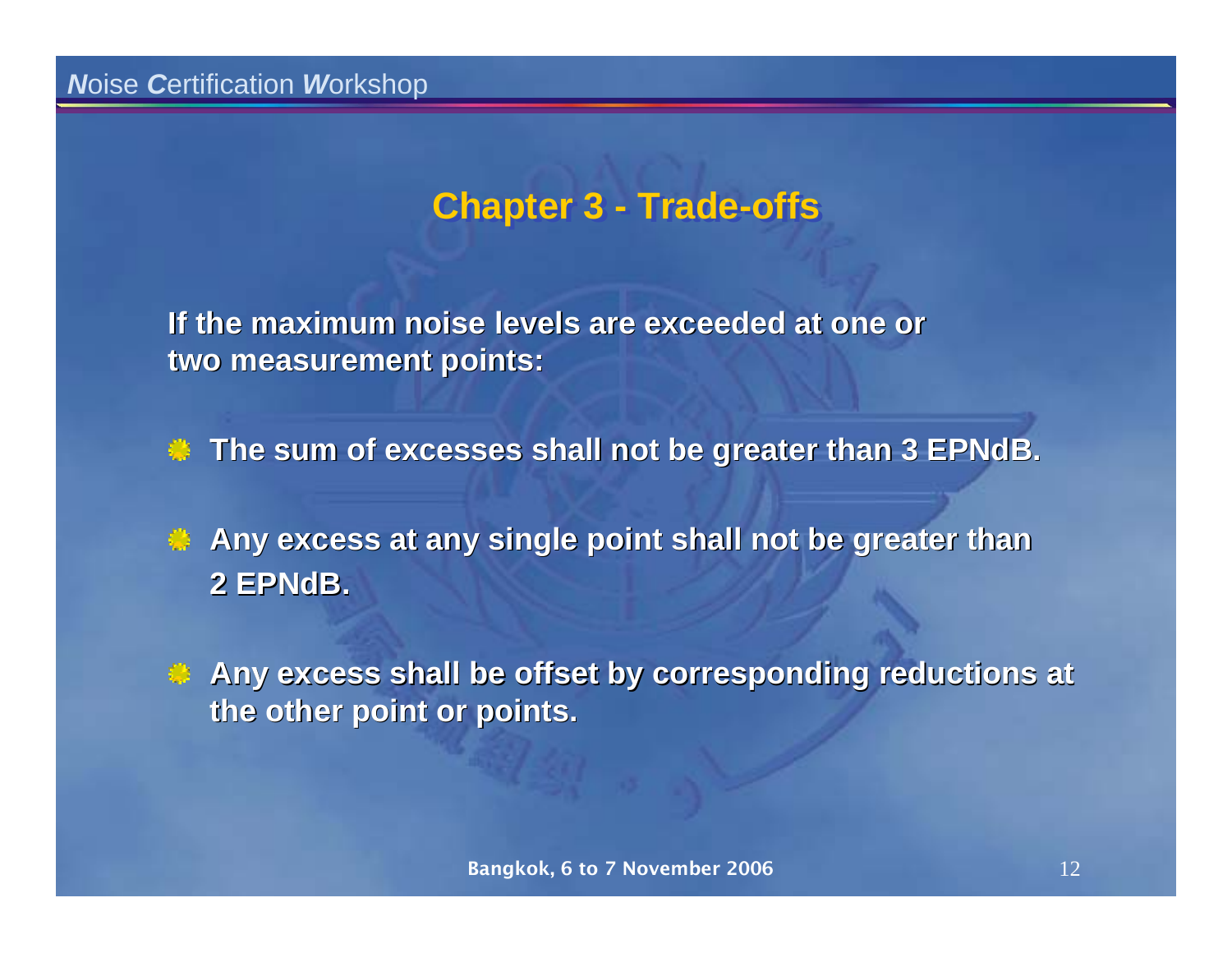## **Chapter 4 - Maximum Noise Levels Chapter 4 - Maximum Noise Levels**

**The maximum permitted noise levels are defined in The maximum permitted noise levels are defined in Chapter 3 and shall not be exceeded at any of the measurement points. measurement points.**

**The sum of the differences at all three measurement points The sum of the differences at all three measurement points between the maximum noise levels and the Chapter 3 between the maximum noise levels and the Chapter 3**  maximum noise levels shall not be less than 10 EPNdB **("cumulative margin cumulative margin").**

**The sum of the differences at The sum of the differences at any two measurement points any two measurement points between the maximum noise levels and the Chapter 3 between the maximum noise levels and the Chapter 3**  maximum noise levels shall not be less than 2 EPNdB.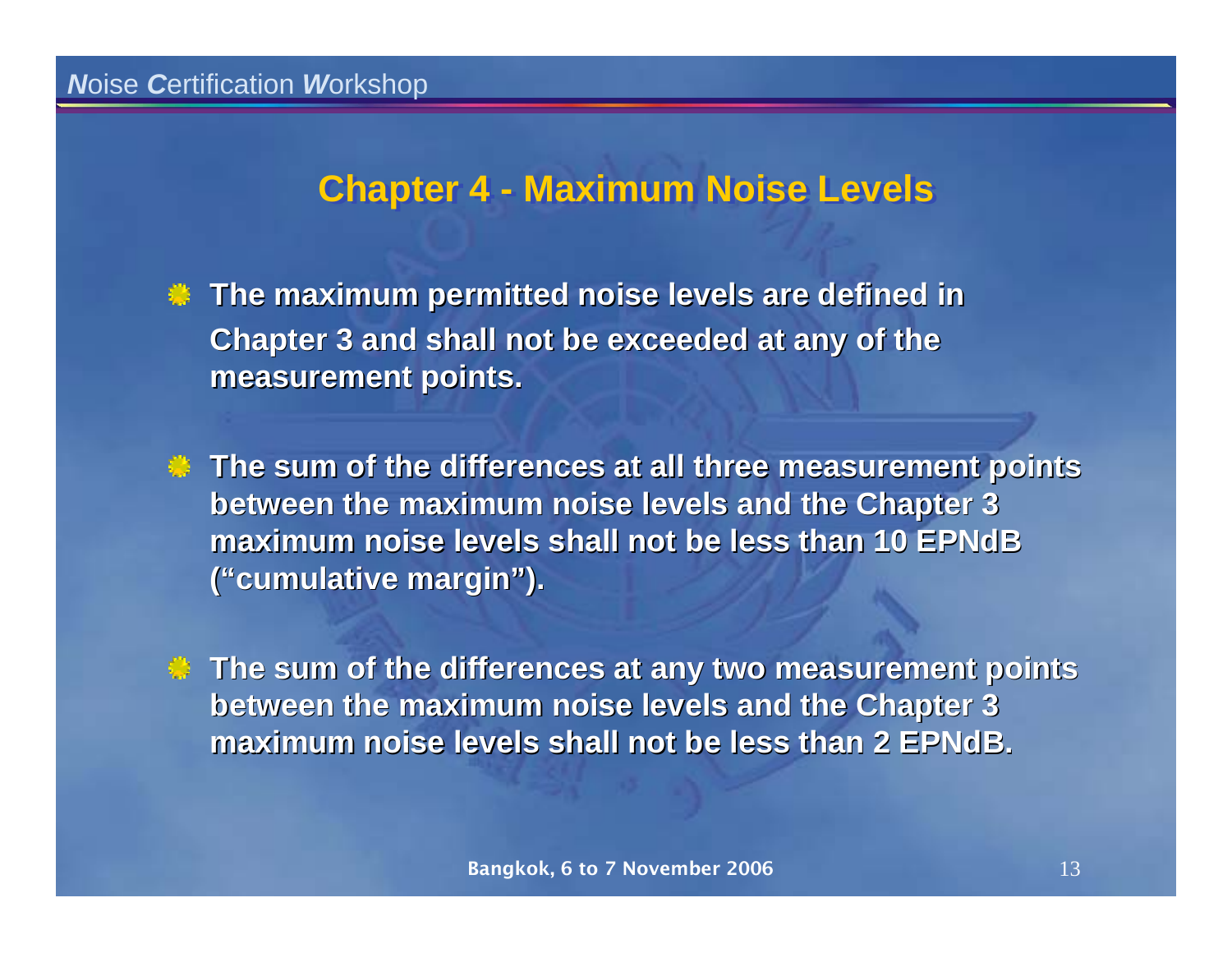#### **Chapter 3 and 4 Chapter 3 and 4 - Noise Certification Reference Procedures - - Noise Certification Reference Procedures -**

**Take-off reference procedure off reference procedure** 

- ¾ **for the determination of the lateral full for the determination of the lateral full-power noise power noise level**
- ¾ **for the determination of the flyover noise level for the determination of the flyover noise level**

**Approach reference procedure Approach reference procedure** ¾ **for the determination of the approach noise level for the determination of the approach noise level**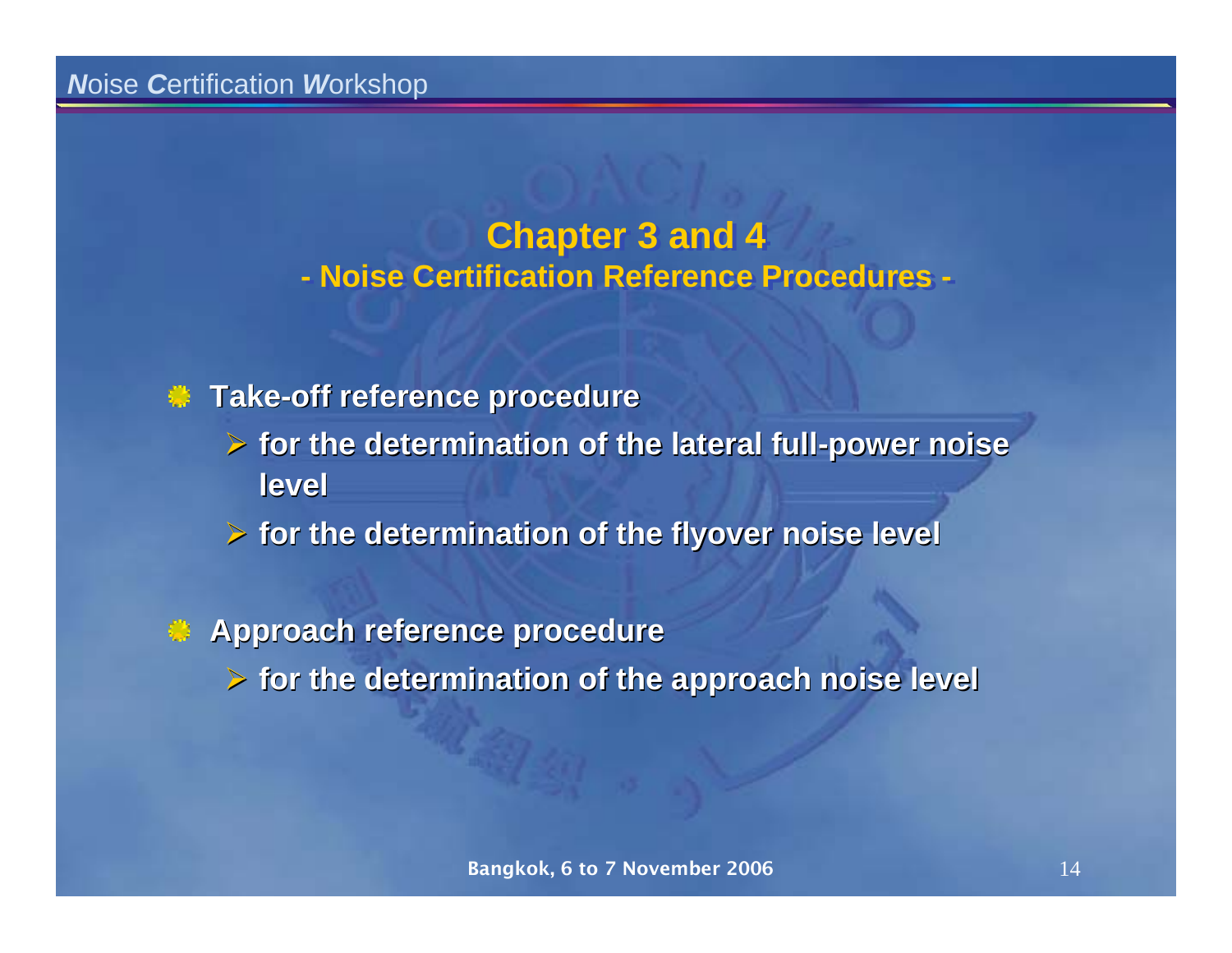#### **Chapters 3 and 4 Chapters 3 and 4 - Take-off Reference Procedure (1) - - Take-off Reference Procedure (1) -**

**Take-off reference flight path shall be calculated as follows: off reference flight path shall be calculated as follows:**

- **Mass: The mass of the aeroplane at brake release shall be The mass of the aeroplane at brake release shall be the maximum take the maximum take-off mass at which the noise certification off mass at which the noise certification is requested. is requested.**
- **Engine thrust 1: Average engine take-off thrust or power shall be used from the start of take shall be used from the start of take-off to the point where off to the point where at least the following height above runway level is reached: reached:**
	- ¾ **aeroplanes with two engines or less: aeroplanes with two engines or less: 300 m,**
	- ¾ **aeroplanes with three engines: aeroplanes with three engines: 260 m,**
	- ¾ **aeroplanes with four engines or more: aeroplanes with four engines or more: 210 m.**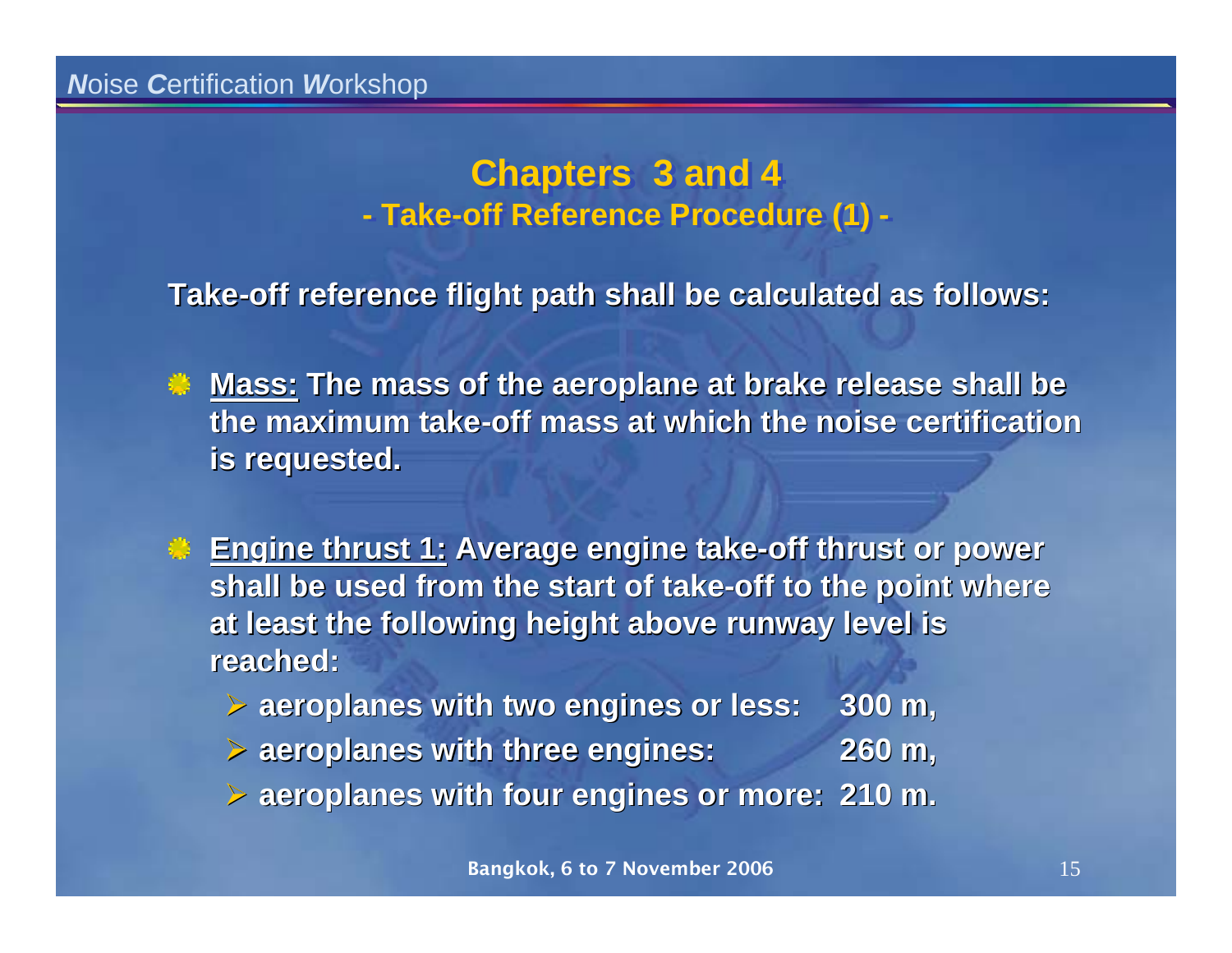**Chapters 3 and 4 Chapters 3 and 4 - Take-off Reference Procedure (2) - - Take-off Reference Procedure (2) -**



¾ **a climb gradient of 4 per cent, a climb gradient of 4 per cent,** ¾ **in the case of multi in the case of multi-engined engined aeroplanes, level flight aeroplanes, level flight with one engine inoperative, with one engine inoperative,**

**whichever thrust or power per engine is greater. whichever thrust or power per engine is greater.**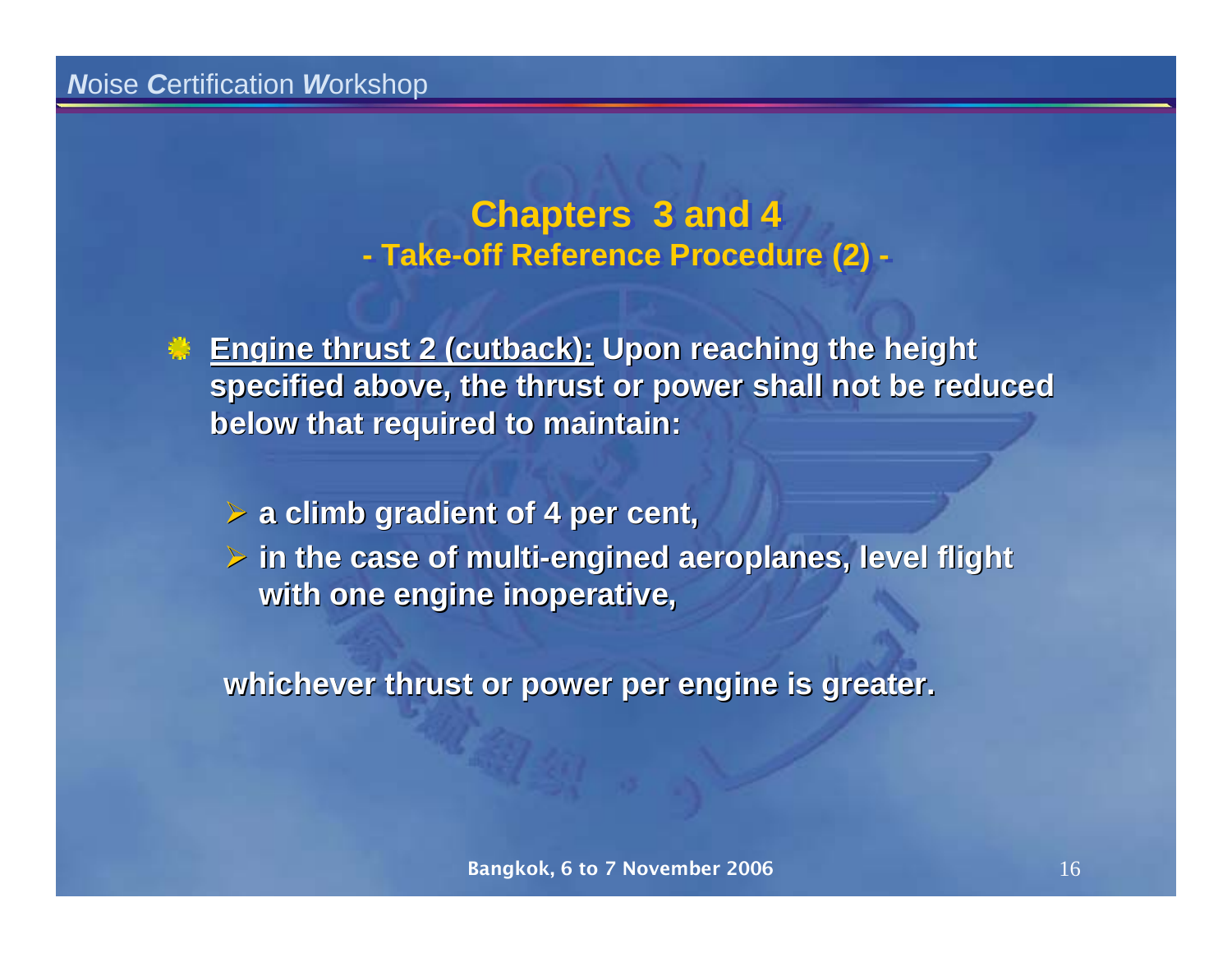**Chapters 3 and 4 Chapters 3 and 4 - Take-off Reference Procedure (3) - - Take-off Reference Procedure (3) -**

**Engine thrust 3: For the purpose of determining the lateral** full-power noise level, the reference flight path shall be **calculated on the basis of using full take calculated on the basis of using full take-off power off power throughout without a thrust or power reduction. throughout without a thrust or power reduction.**

**B** Speed: The speed shall be the all engines operating take**off climb speed and shall be at least V** $_2$  **+ 10 kt but not greater than V greater than V2 + 20 kt.**

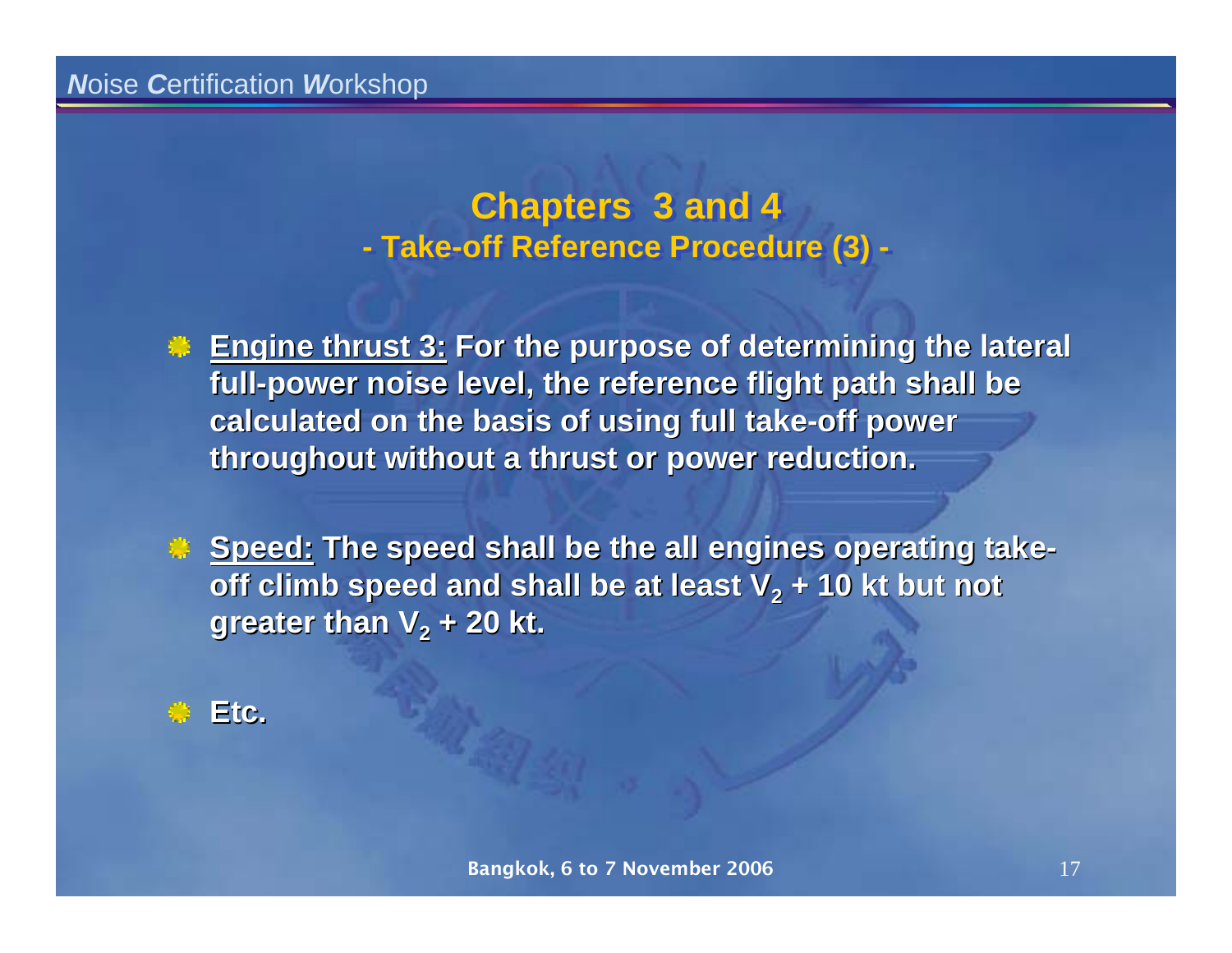#### **Chapters 3 and 4 Chapters 3 and 4 - Take-off Reference Procedure (4) - - Take-off Reference Procedure (4) -**



**M 1**  $=$  **Lateral full-power noise measurement point M 2 = Flyover noise measurement point M 2 = Flyover noise measurement point**

Bangkok, 6 to 7 November 2006 18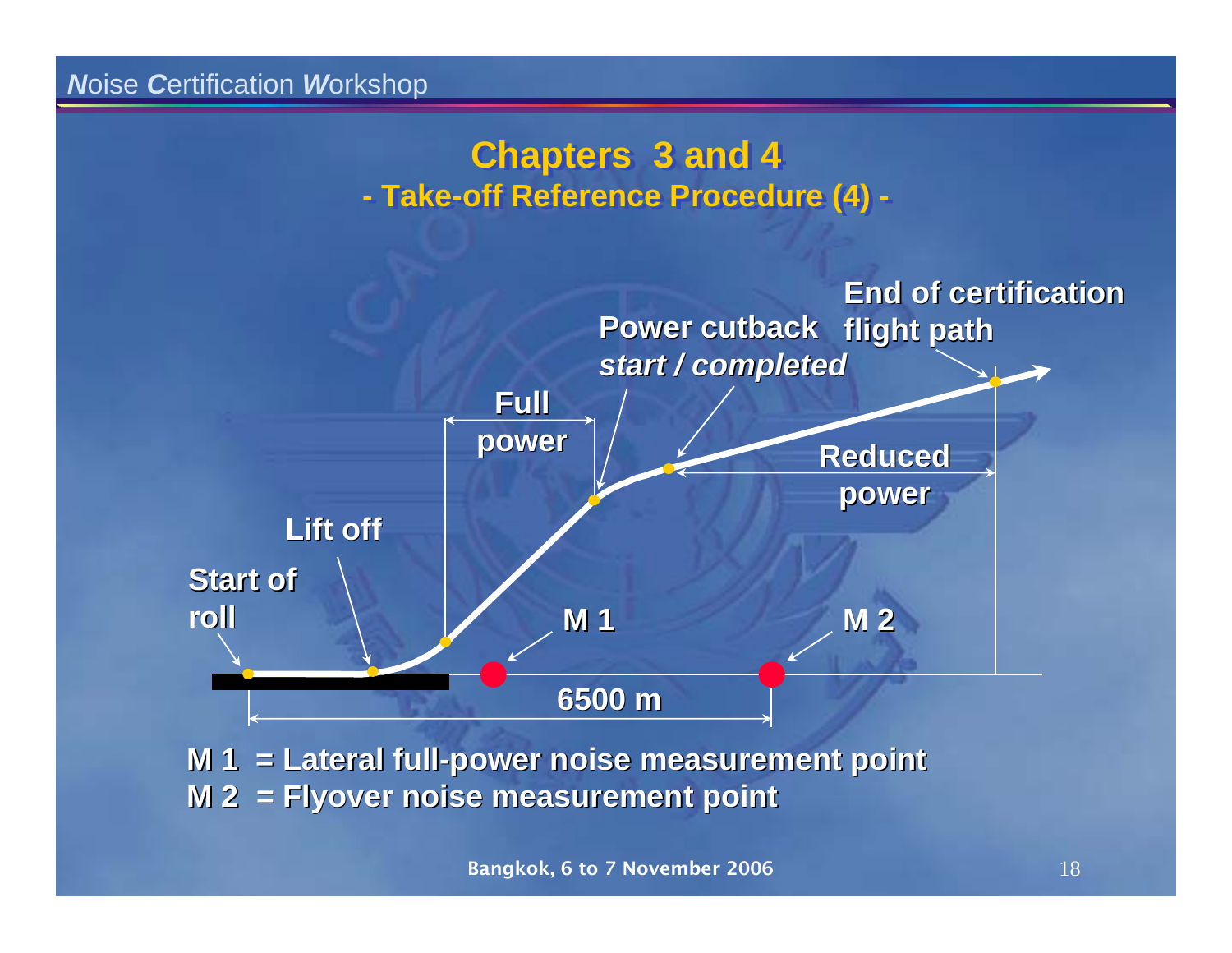#### **Chapters 3 and 4 Chapters 3 and 4 - Approach Reference Procedure (1) - - Approach Reference Procedure (1) -**

**Approach reference flight path shall be calculated as follows: Approach reference flight path shall be calculated as follows:**

- **Glide path: Glide path:The aeroplane shall be stabilized and following The aeroplane shall be stabilized and following a 3° glide path. glide path.**
- **Speed: A steady approach speed of V A steady approach speed of VREF + 10 kt, with thrust and power stabilized, shall be maintained. thrust and power stabilized, shall be maintained.**
- **Mass: The mass of the aeroplane at the touchdown shall The mass of the aeroplane at the touchdown shall be the maximum landing mass at which noise certification is requested. is requested.**
- **Configuration: The most critical configuration (that which**  $\bullet$  **)** produces the highest noise level) shall be used.

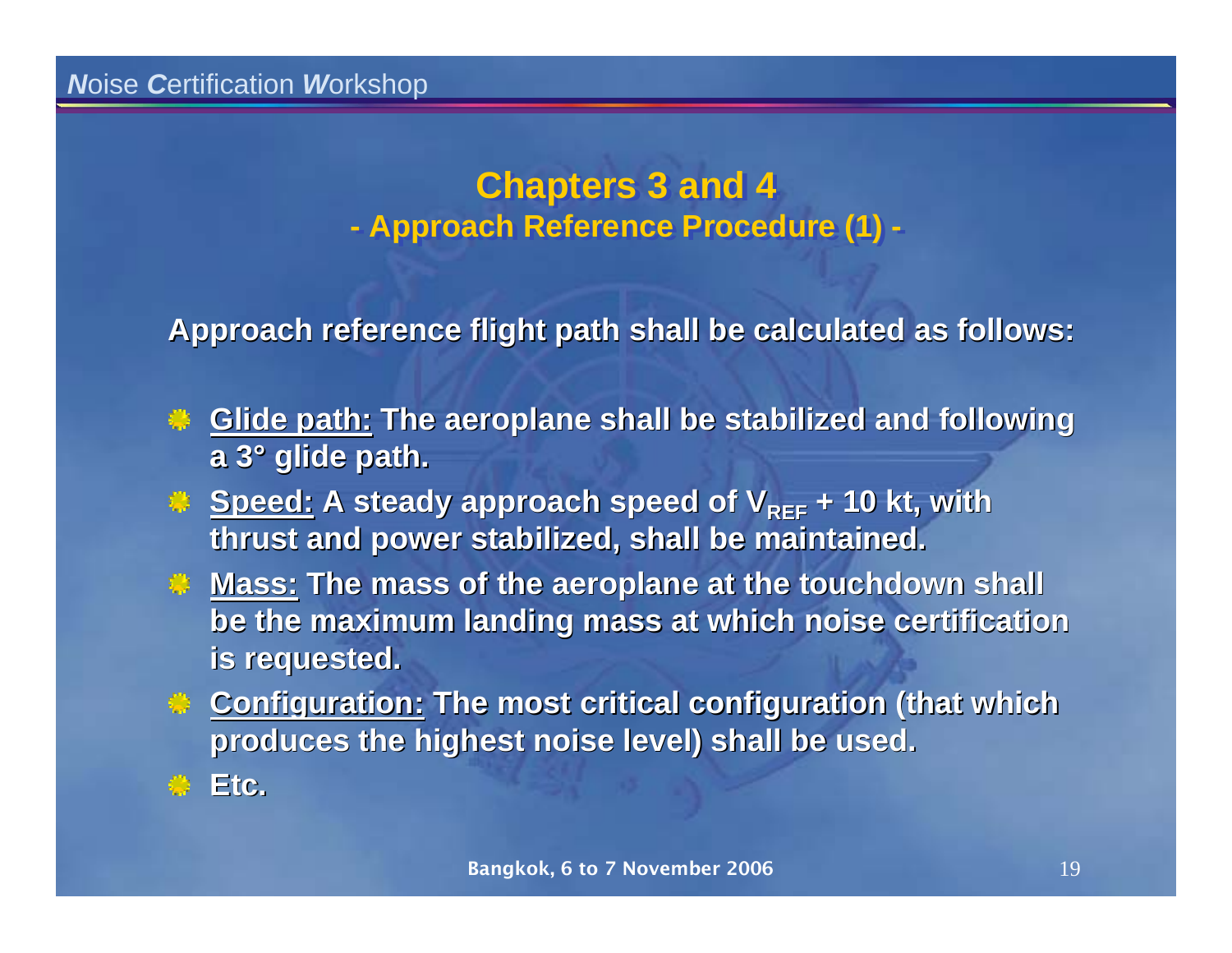#### **Chapters 3 and 4 Chapters 3 and 4 - Approach Reference Procedure (2) - - Approach Reference Procedure (2) -**



Bangkok, 6 to 7 November 2006 2006 2006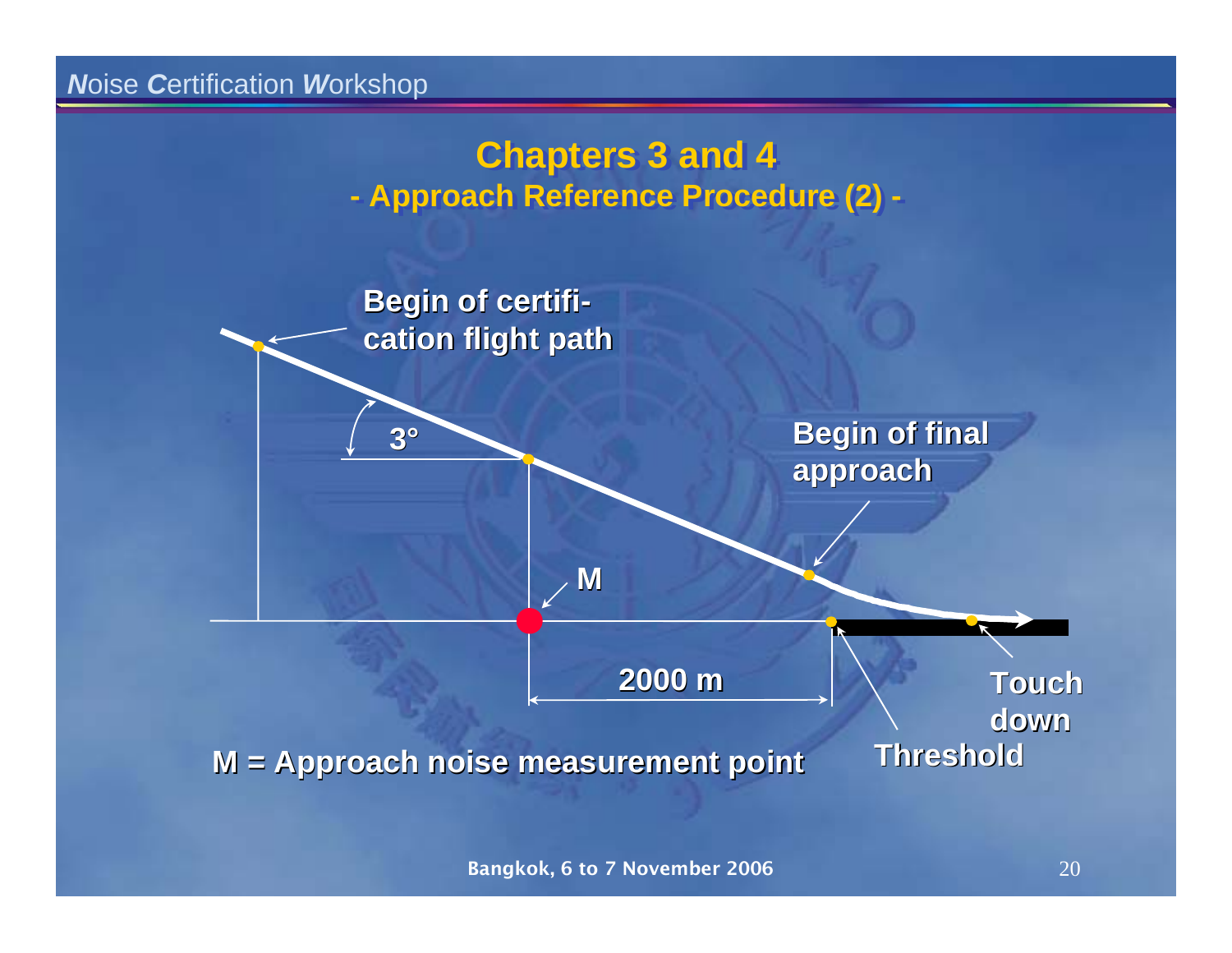#### **Chapters 3 and 4 Chapters 3 and 4 - Atmospheric Conditions (1) - - Atmospheric Conditions (1) -**

**The reference procedures shall be calculated under the The reference procedures shall be calculated under the following reference atmospheric conditions: following reference atmospheric conditions:**

**Sea level atmospheric pressure of 1013.25 hPA Ambient air temperature of 25 Ambient air temperature of 25°C Relative humidity of 70 per cent Relative humidity of 70 per cent Zero wind Zero wind**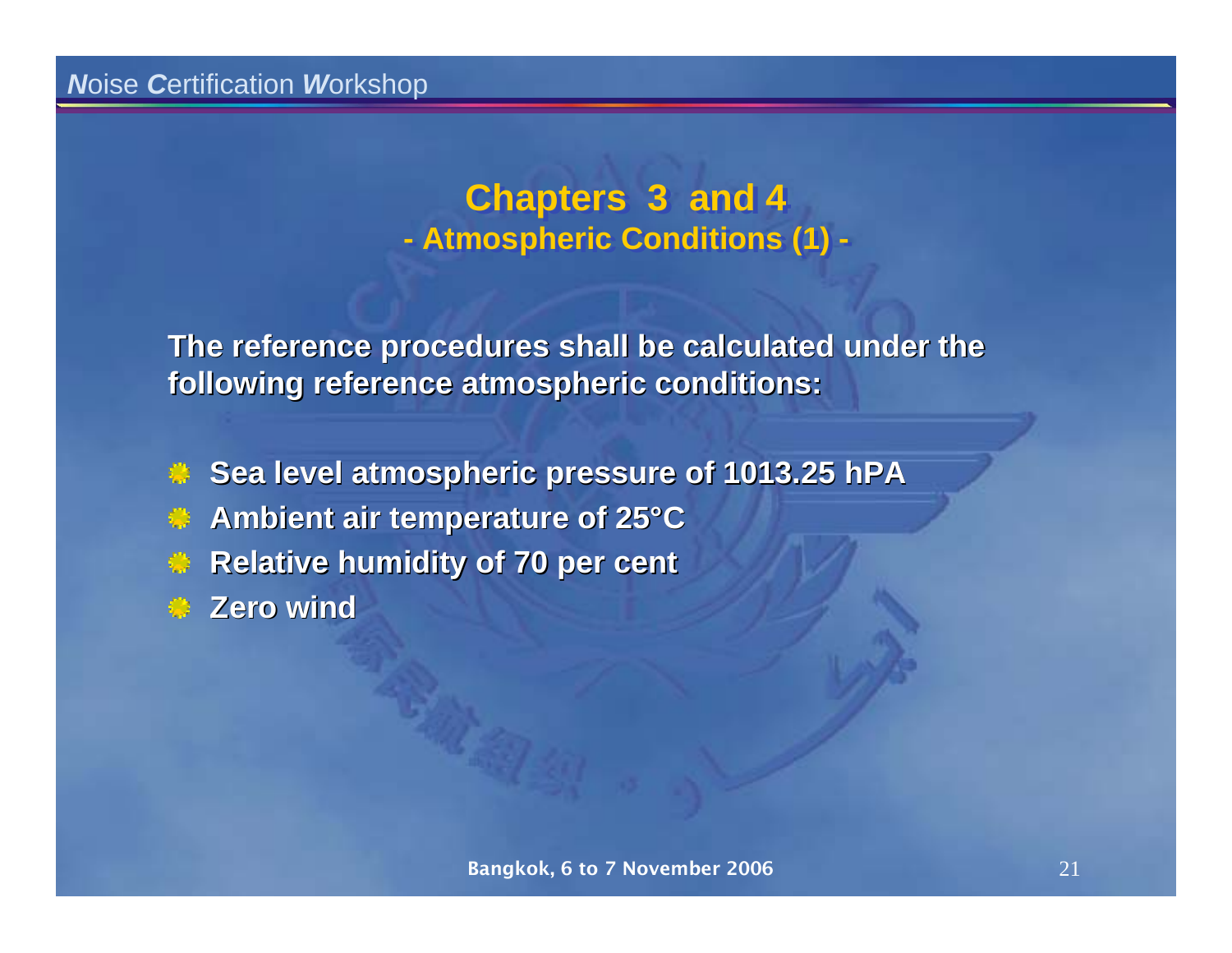#### **Chapters 3 and 4 Chapters 3 and 4 - Atmospheric Conditions (2) - - Atmospheric Conditions (2) -**

**The tests shall be carried out under the following The tests shall be carried out under the following atmospheric conditions: atmospheric conditions:**

#### **No precipitation No precipitation**

- **Ambient air temperature between Ambient air temperature between -10°C and 35 C and 35°C**
- **Relative humidity between 20% and 95% Relative humidity between 20% and 95%**
- **Wind speed not above 12 Wind speed not above 12 kt and crosswind speed not and crosswind speed not above 7 above 7 kt at 10 m above ground at 10 m above ground**
- **No anomalous atmospheric conditions that would No anomalous atmospheric conditions that would significantly affect the measured noise levels**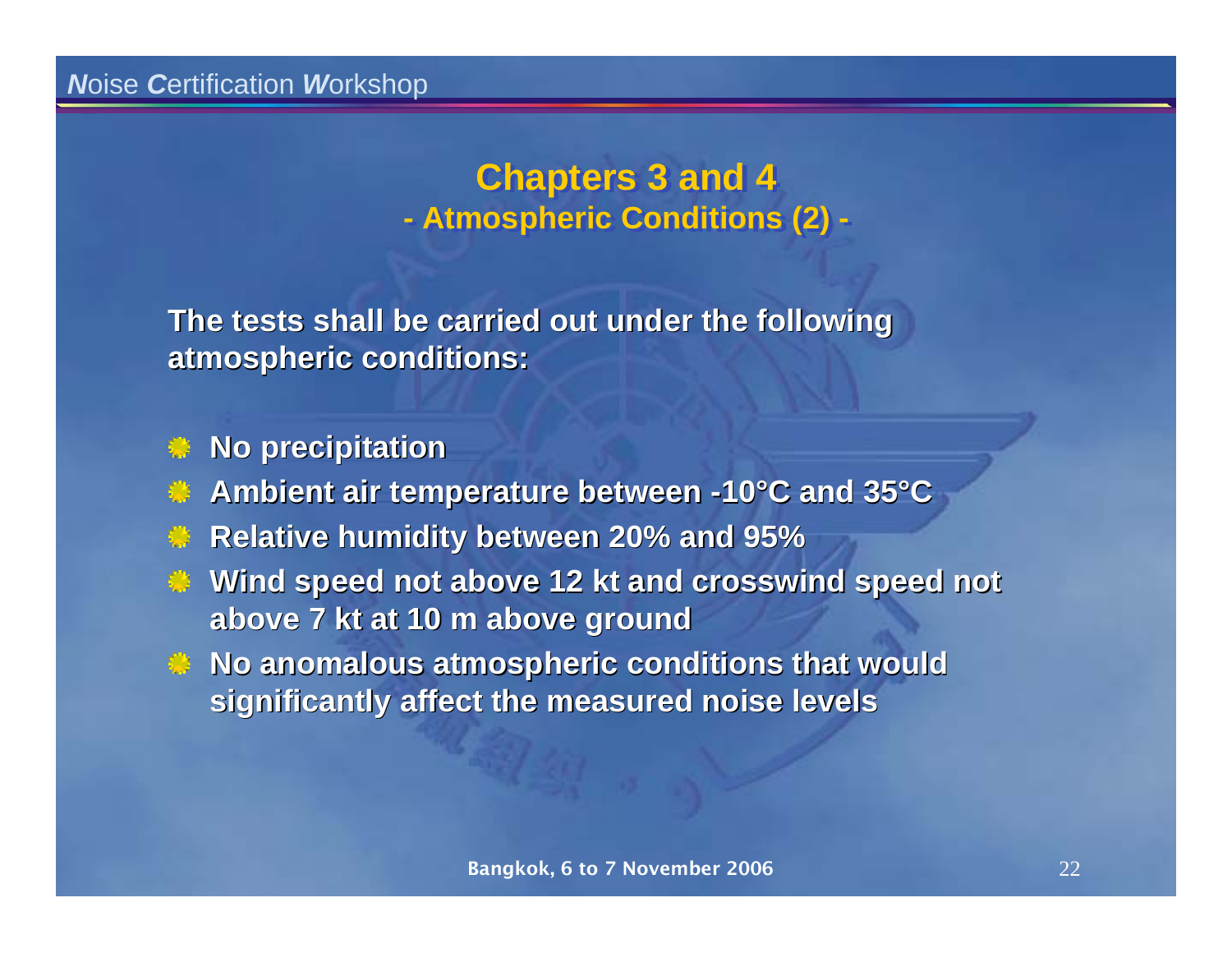## **Equivalent Procedures - Questions Equivalent Procedures - Questions**

#### **What is an equivalent procedure? What is an equivalent procedure?**

- $\triangleright$  An equivalent procedure is a test or analysis procedure which, while differing from one specified in Annex 16, **Volume I, in the technical judgement of the certificating** authority, yields effectively the same noise levels as **the procedure specified in Annex 16. the procedure specified in Annex 16.**
- **Why equivalent procedures are used? Why equivalent procedures are used?**
	- ¾ **To reduce cost and time To reduce cost and time**
	- ¾ **To obtain more information than just the To obtain more information than just the "basic" noise data for a single configuration data for a single configuration**
- **Where are equivalent procedures described? Where are equivalent procedures described?**
	- ¾ **In the ICAO Environmental Technical Manual (ETM) In the ICAO Environmental Technical Manual (ETM)**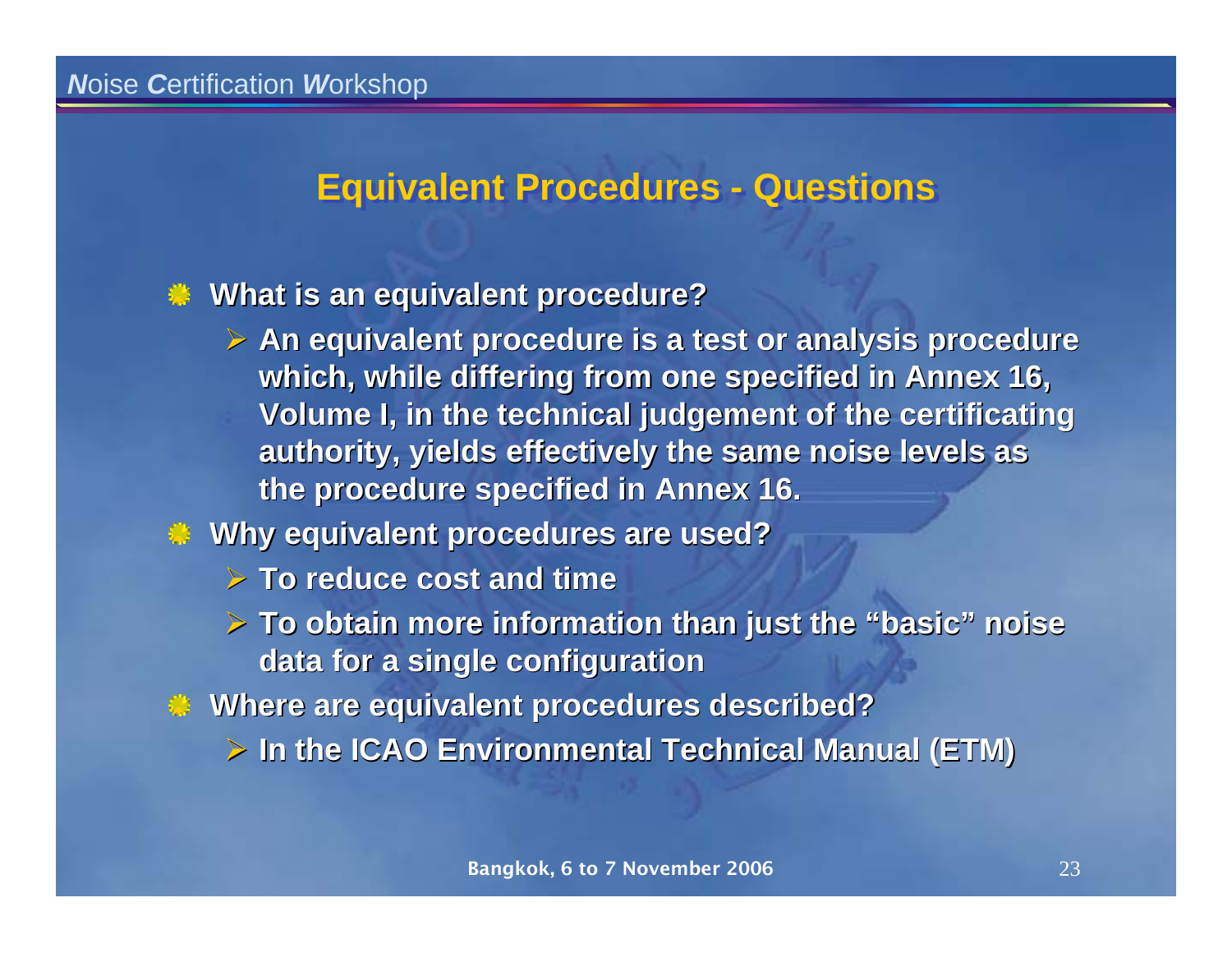# **Equivalent Procedures - Examples (1) Equivalent Procedures - Examples (1) - Take-Off Intercept - - Take-Off Intercept -**



**M 1 = Lateral full-power noise measurement point M 2 = Flyover noise measurement point M 2 = Flyover noise measurement point**

Bangkok, 6 to 7 November 2006 24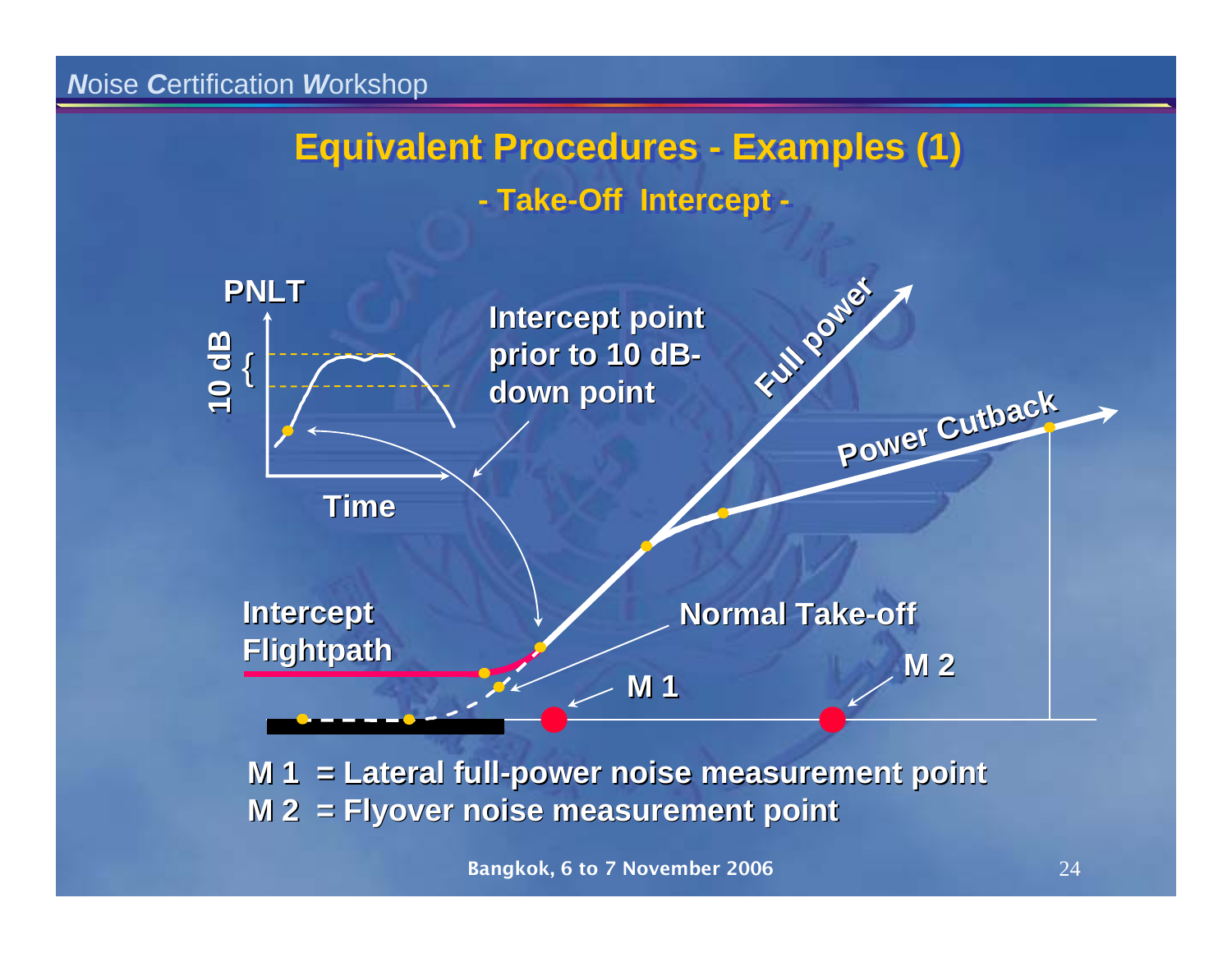### **Equivalent Procedures - Examples (2) Equivalent Procedures - Examples (2) - Measurement of Lateral Full-power Noise Level - - Measurement of Lateral Full-power Noise Level -**

- **Two microphones are located symmetrically on either side Two microphones are located symmetrically on either side of the take-off reference track.**
- **Example 3 Flights are carried out at full take-off power at different heights midway between the microphones. heights midway between the microphones.**

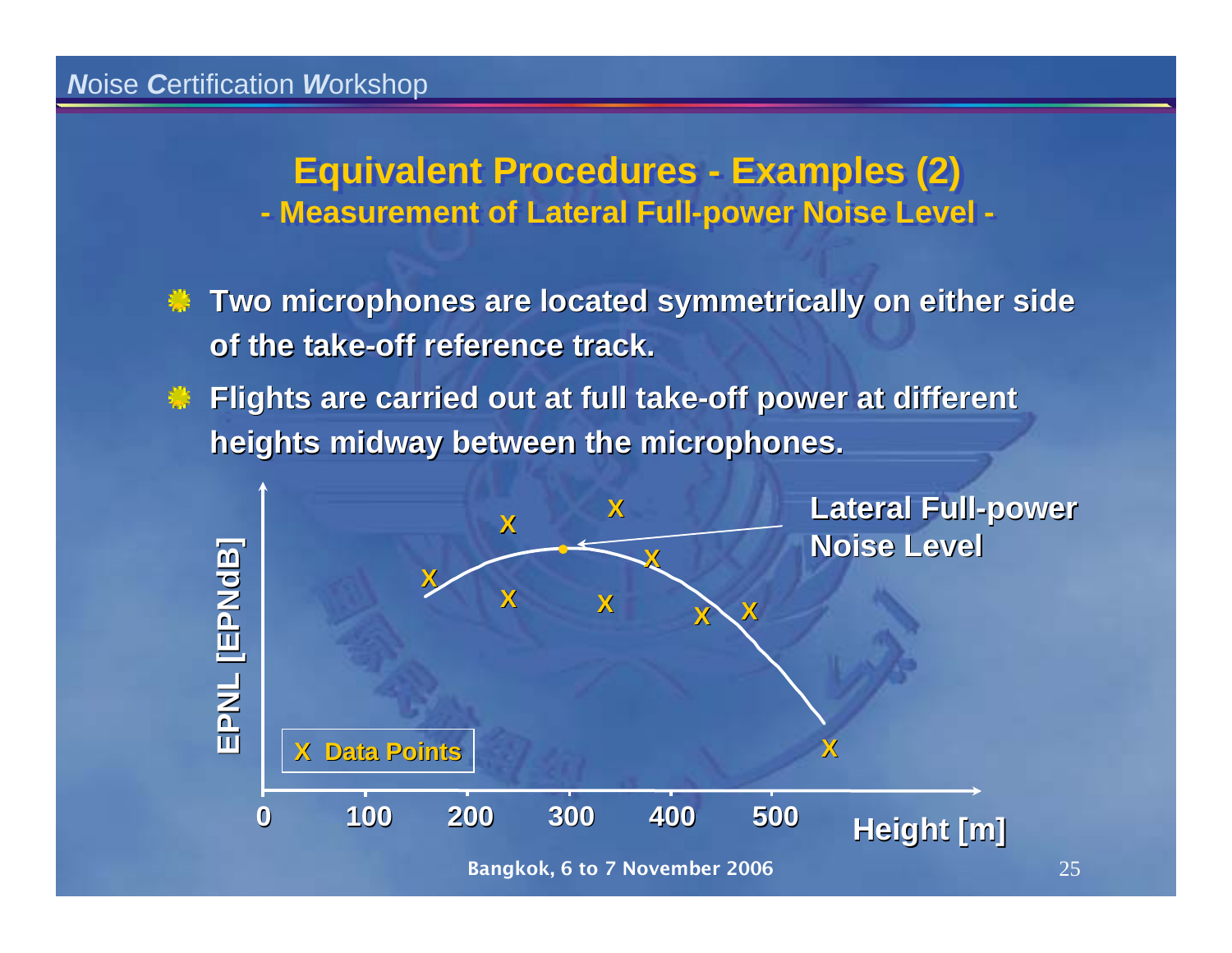## **Equivalent Procedures - Examples (3) Equivalent Procedures - Examples (3) - Noise Power Distance (NPD) Curves - - Noise Power Distance (NPD) Curves -**

**NPD curves enable determinati NPD curves enable determination of noise levels when engine on of noise levels when engine** power/thrust has changed. No new noise test is necessary.

![](_page_25_Figure_3.jpeg)

**Power (expressed in engine N1C [RPM]) Power (expressed in engine N1C [RPM])**

**Bangkok, 6 to 7 November 2006** 26